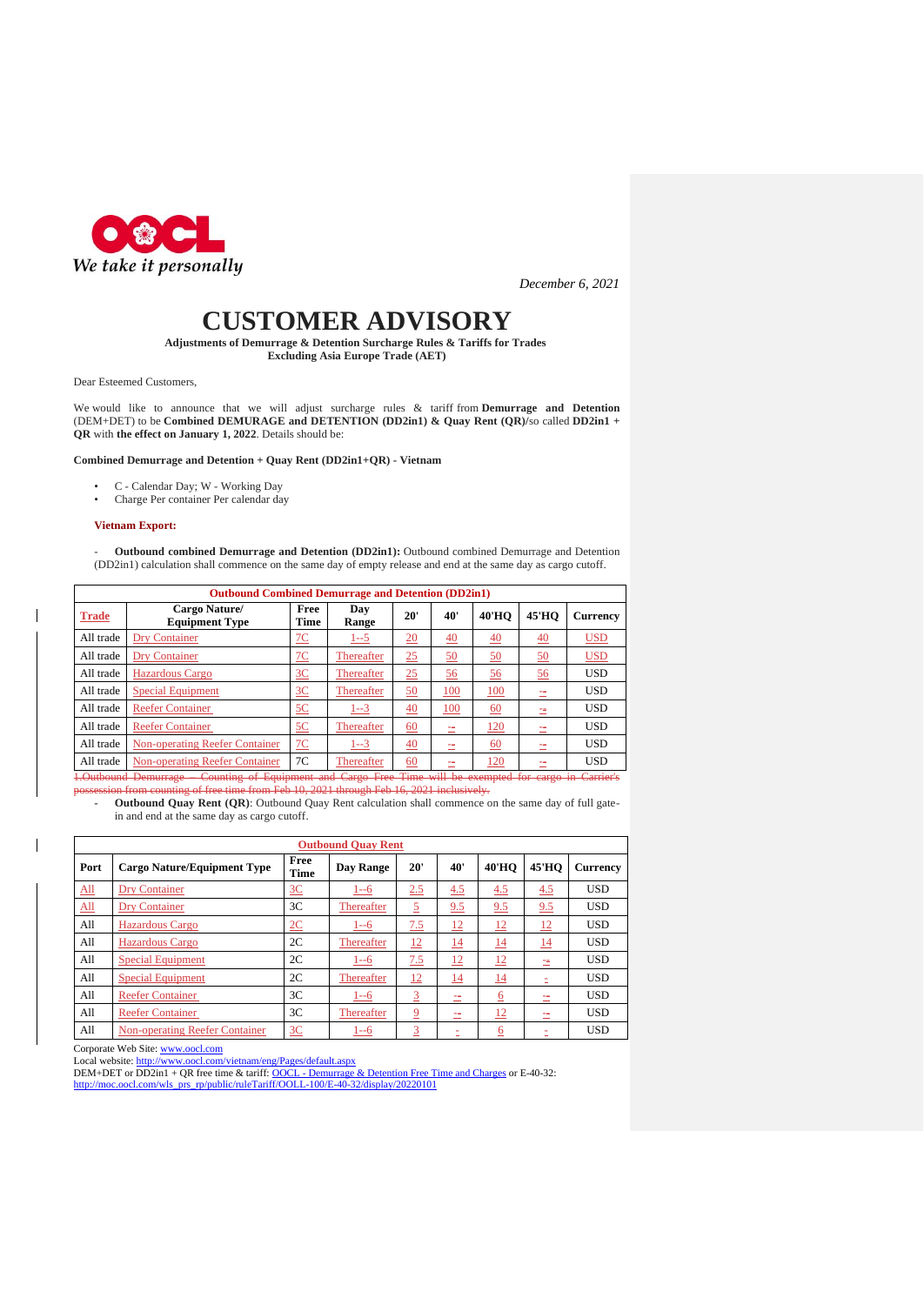

Demurrage starts at 1 calendar day after full gate-in and ends at same day of cargo cutoff.

Counting of Equipment Free Time will be exempted for Equip unting of free time from Feb  $10, 2021$  through Feb 16, 2021 inclusively. **Formatted:** Justified

# **Vietnam Import:**

### - **Inbound combined Demurrage and Detention (DD2in1):**

For marine terminals: Calculation shall commence on the first calendar day after vessel completed discharge and end on the same day of empty return.

For other than marine terminals: Calculation shall commence on the first calendar day after the last full gate-in and end on the same day of empty return.

| <b>Inbound Combined Demurrage and Detention (DD2in1)</b> |                                        |                  |            |           |            |              |              |                 |  |
|----------------------------------------------------------|----------------------------------------|------------------|------------|-----------|------------|--------------|--------------|-----------------|--|
| <b>Trade</b>                                             | Cargo Nature/<br><b>Equipment Type</b> | Free<br>Time     | Day Range  | 20'       | 40'        | <b>40'HO</b> | <b>45'HO</b> | <b>Currency</b> |  |
| All trade                                                | Dry Container                          | 7C               | $1 - 5$    | 15        | 30         | 30           | 30           | <b>USD</b>      |  |
| All trade                                                | Dry Container                          | $\underline{7C}$ | Thereafter | 25        | 50         | 50           | <u>50</u>    | <b>USD</b>      |  |
| All trade                                                | Hazardous Cargo                        | 3C               | Thereafter | 25        | <u>56</u>  | <u>56</u>    | <u>56</u>    | <b>USD</b>      |  |
| All trade                                                | <b>Special Equipment</b>               | 3C               | Thereafter | 50        | <b>100</b> | <u>100</u>   | 士            | <b>USD</b>      |  |
| All trade                                                | <b>Reefer Container</b>                | 3C               | $1 - 3$    | 50        | 二          | <u>80</u>    |              | <b>USD</b>      |  |
| All trade                                                | <b>Reefer Container</b>                | 3 <sup>C</sup>   | Thereafter | 80        | $\equiv$   | 105          |              | <b>USD</b>      |  |
| All trade                                                | <b>Non-operating Reefer Container</b>  | 7 <sub>C</sub>   | $1 - 3$    | <u>50</u> | 二          | 80           |              | <b>USD</b>      |  |
| All trade                                                | <b>Non-operating Reefer Container</b>  | 7C               | Thereafter | 80        | ٠          | 105          |              | <b>USD</b>      |  |

## - **Inbound Quay Rent:**

For marine Terminals: Calculation shall commence on the first calendar day after vessel completed discharge and end on the same day of full gate-out.

For other than marine terminals: Calculation shall commence on the first calendar day after the last full gate-in and end on the same day of full gate-out.

For CFS cargoes, Inbound Quay Rent & Inbound combined Demurrage and Detention (DD2in1) are applied but customers must settle warehouse storage charge with warehouse operator directly after cargo is unstuffed into warehouse.<br>Be

starts from the first calendar day after vessel complete discharge for cargo destined for port delivery. Demurrage starts from the first calendar day after the last container gate-in of a shipment at Carrie nd facility for cargo destined for inland deliver

| <b>Inbound Ouav Rent</b>   |                                       |              |            |                |     |                 |              |                 |  |
|----------------------------|---------------------------------------|--------------|------------|----------------|-----|-----------------|--------------|-----------------|--|
| Port                       | <b>Cargo Nature/Equipment Type</b>    | Free<br>Time | Day Range  | 20'            | 40' | <b>40'HO</b>    | <b>45'HO</b> | <b>Currency</b> |  |
| $\Delta$ ll                | Dry Container                         | 3C           | $1 - 6$    | 2.5            | 4.5 | 4.5             | 4.5          | <b>USD</b>      |  |
| $\underline{\mathrm{All}}$ | <b>Dry Container</b>                  | 3C           | Thereafter | 5              | 9.5 | 9.5             | 9.5          | <b>USD</b>      |  |
| All                        | Hazardous Cargo                       | 2C           | $1 - 6$    | 7.5            | 12  | 12              | <u>12</u>    | <b>USD</b>      |  |
| All                        | Hazardous Cargo                       | 2C           | Thereafter | 12             | 14  | $\overline{14}$ | 14           | <b>USD</b>      |  |
| All                        | <b>Special Equipment</b>              | 2C           | $1 - 6$    | 7.5            | 12  | <u> 12</u>      | 二            | <b>USD</b>      |  |
| All                        | <b>Special Equipment</b>              | 2C           | Thereafter | 12             | 14  | $\overline{14}$ | Ξ            | <b>USD</b>      |  |
| All                        | <b>Reefer Container</b>               | 2C           | $1 - 6$    | $\overline{3}$ | ÷.  | $6\overline{6}$ | ≕            | <b>USD</b>      |  |
| All                        | <b>Reefer Container</b>               | 2C           | Thereafter | 9              | ÷.  | <u>12</u>       | --           | <b>USD</b>      |  |
| All                        | <b>Non-operating Reefer Container</b> | 3C           | $1 - 6$    | 3              | ż   | $\underline{6}$ | ٠            | <b>USD</b>      |  |
| All                        | <b>Non-operating Reefer Container</b> | 3C           | Thereafter | $\overline{9}$ | ٠   | 12              |              | <b>USD</b>      |  |

-

Corporate Web Site: [www.oocl.com](http://www.oocl.com/)<br>Local website: http://www.oocl.com/ www.oocl.com/vietnam/eng/Pages/default.aspx

DEM+DET or DD2in1 + QR free time & tariff: <u>OOCL - [Demurrage & Detention Free Time and Charges](https://www.oocl.com/vietnam/eng/localinformation/ddfreetime/Pages/default.aspx?site=vietnam&lang=eng)</u> or E-40-32:<br>[http://moc.oocl.com/wls\\_prs\\_rp/public/ruleTariff/OOLL-100/E-40-32/display/20220101](https://apc01.safelinks.protection.outlook.com/?url=http%3A%2F%2Fmoc.oocl.com%2Fwls_prs_rp%2Fpublic%2FruleTariff%2FOOLL-100%2FE-40-32%2Fdisplay%2F20220101&data=04%7C01%7Clinh.hoang%40oocl.com%7Cb897f0d3cc8b41824d0d08d9b57347e6%7C7851b4cc2c5c459f96d916731d6b4ca4%7C0%7C0%7C637740329755367825%7CUnknown%7CTWFpbGZsb3d8eyJWIjoiMC4wLjAwMDAiLCJQIjoiV2luMzIiLCJBTiI6Ik1haWwiLCJXVCI6Mn0%3D%7C3000&sdata=V%2BUrovOZT5riM5ovD9GmzPxufX5F4KqDN5Kas1WIzQ0%3D&reserved=0)